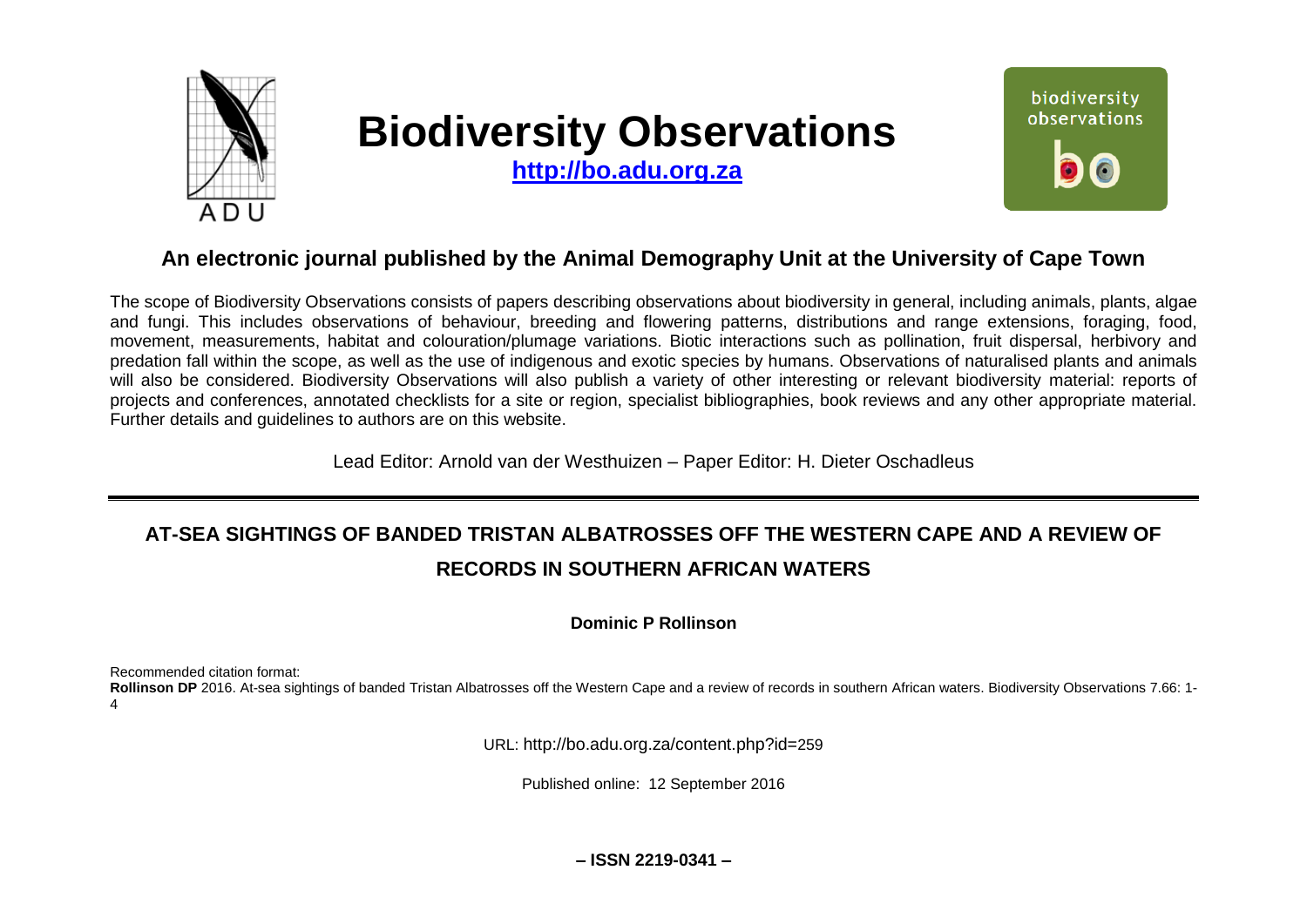

## **SEABIRDS**

# **AT-SEA SIGHTINGS OF BANDED TRISTAN ALBATROSSES OFF THE WESTERN CAPE AND A REVIEW OF RECORDS IN SOUTHERN AFRICAN WATERS**

*Dominic P Rollinson*

DST/NRF Centre of Excellence at the Percy FitzPatrick Institute , University of Cape Town , Private Bag X3, Rondebosch , 7701 , South Africa

#### \*Corresponding author: domrollinson@gmail.com

The Tristan Albatross (*Diomedea dabbenena)* became widely recognized as a full species in 1998, when it was spit from the Wandering Albatross (*Diomedea exulans*) complex (Robertson and Nunn 1998). The Tristan Albatross is a breeding endemic to Gough and Inaccessible islands. It is listed as Critically Endangered (Birdlife International 2012), due to threats both at-sea, from fisheries bycatch, and on its breeding grounds, where the introduction of alien house mice (*Mus musculus*) has greatly affected breeding success (Wanless et al. 2009).

Tristan and Wandering albatrosses typically cannot be separated at sea, except for 'snowy' Wandering Albatrosses (Ryan 2000). This meant that until the advent of tracking technology, little was known of the Tristan Albatross' at-sea distribution and thus its susceptibility to fisheries bycatch. Satellite tracking of breeding and non-breeding birds from Gough Island has revealed considerable overlap of the Tristan Albatross foraging range with longline fisheries (Cuthbert et al. 2001, Reid et al. 2013). Reid et al. (2013) found that nonbreeding Tristan Albatross range widely throughout the South Atlantic and southern Indian oceans. Non-breeding birds regularly occur in the south-east Atlantic and south-west Indian Oceans in South African waters during the austral winter, with some birds

venturing much further east, as far as southern Australia (Reid et al. 2013). During the austral summer birds headed west of Gough Island and foraged in the south-west Atlantic Ocean off South America (Reid et al. 2013).



**Fig. 1.** Sightings of colour-banded Tristan Albatross off Western Cape, South Africa, July 2013 – Oct. 2014. Vessel paths – grey solid lines; South African Exclusive Economic Zone (EEZ) – black dotted line.

The use of highly visible, coloured, alpha-numeric leg bands now allows observers to identify Tristan Albatrosses at sea. There are seven previous sightings of colour-banded Tristan Albatross from the southern African subregion; five off the west coast of South Africa or Namibia (Ryan et al. 2001, Hockey et al. 2005, Goren and Ryan 2010), a single dead bird from Port Elizabeth (Ryan et al. 2001) and a bird recorded as bycatch from a longline vessel operating off Durban (Cooper 2011).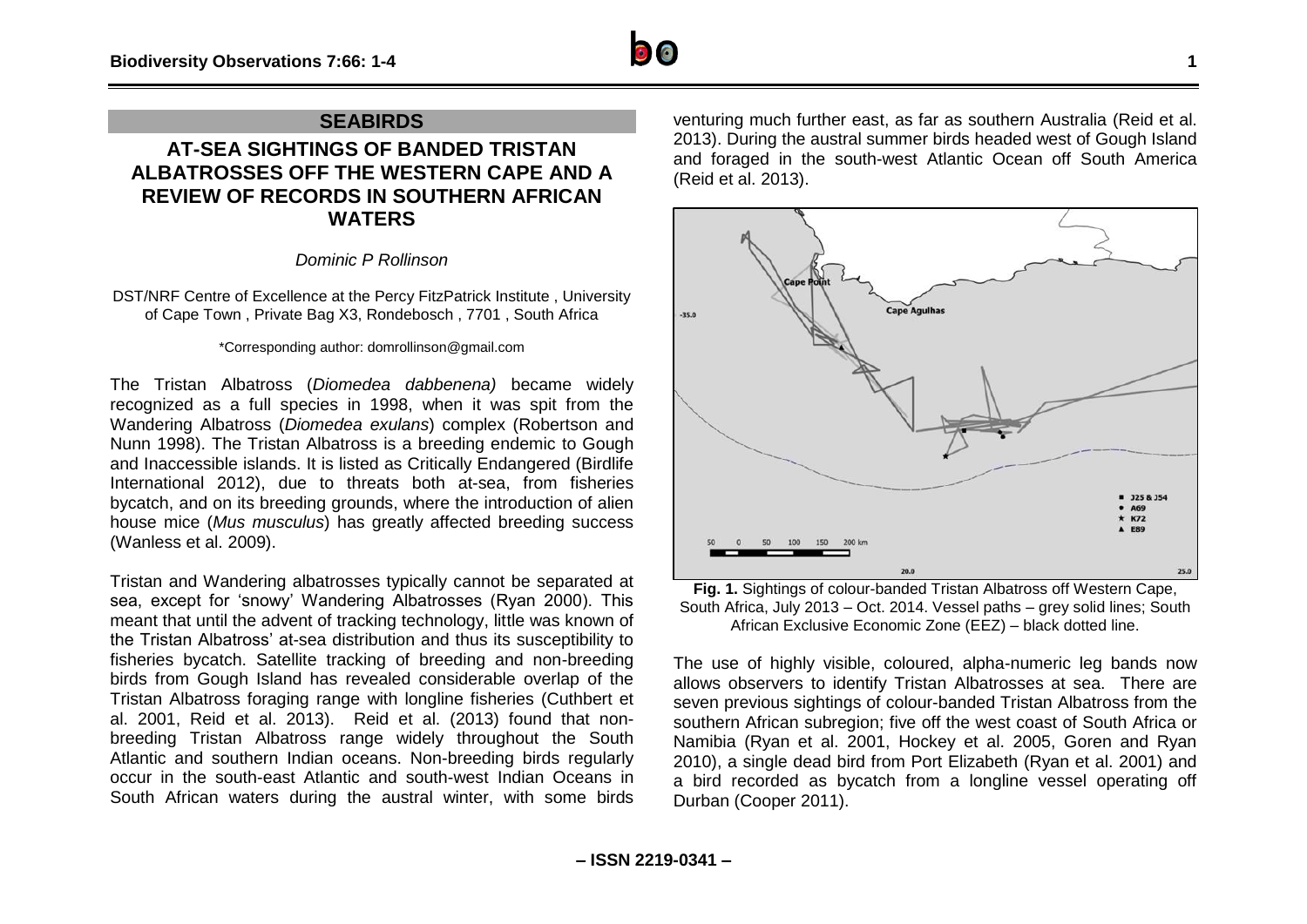

Due to the difficulty in distinguishing Tristan and Wandering Albatrosses (Ryan 2000), it is likely that large numbers of Tristan Albatrosses (which are not banded) are overlooked in South African waters each year.

The current study reports on at-sea sightings of colour-banded Tristan Albatrosses in South African waters. All birds were observed opportunistically while conducting fisheries observer work onboard fishing vessels, operating off South Africa, between July 2013 and October 2014. Observer work included three fishing trips (South African vessels =  $35$  d, Jul – Oct 2014, Asian vessel =  $37$  d, Jul-Aug 2013) amounting to 72 days at sea off Cape Point or Cape Agulhas (Figure 1).

*Diomedea* albatrosses typically spend at least one year (sometimes several years) to recover condition after breeding; this is termed the sabbatical period (Wanless et al. 2009). I link my observations to resightings of the same individuals in their breeding colony at Gough Island, and infer whether the individuals were breeding, failed breeders or sabbatical birds, at the time I observed them.

Five individuals were identified by band number during this study (Figure 2). Four individuals were seen in July and August 2013 while onboard an Asian longline vessel, c. 250 – 300 km south of Cape Agulhas (Figure 1). One individual was observed in October 2014 c. 150 km south of Cape Point (Figure 1). All were seen at the stern of the vessel in multi-species assemblages while scavenging for bait and offal discards.

All of the individuals observed were adult males, aged 19- 35 years (Table 1). Four of the five birds had attempted to breed in the last 1-2 years, however all had failed (Bell, Jones and Dilley pers. comm.).



**Fig. 2.** One of the five Tristan Albatross identified by band number in this study. The bird pictured (J54) is an adult male Tristan Albatross seen approximately 250 km south of Cape Agulhas.

In the year each individual was sighted, 2 were failed breeders, 2 in their sabbatical period, and one bird's breeding status was unknown (Table 1). All individuals were resighted on Gough Island in Dec 2013/Jan 2014, with one bird (A69) attempting to breed, however failed again (June 2014). All the other birds were seen as loafers, and had not attempted to breed in early 2014. In Dec 2014 two individuals (E89 and J25) were loafing in the colony and two (A69 and K72) were on nests.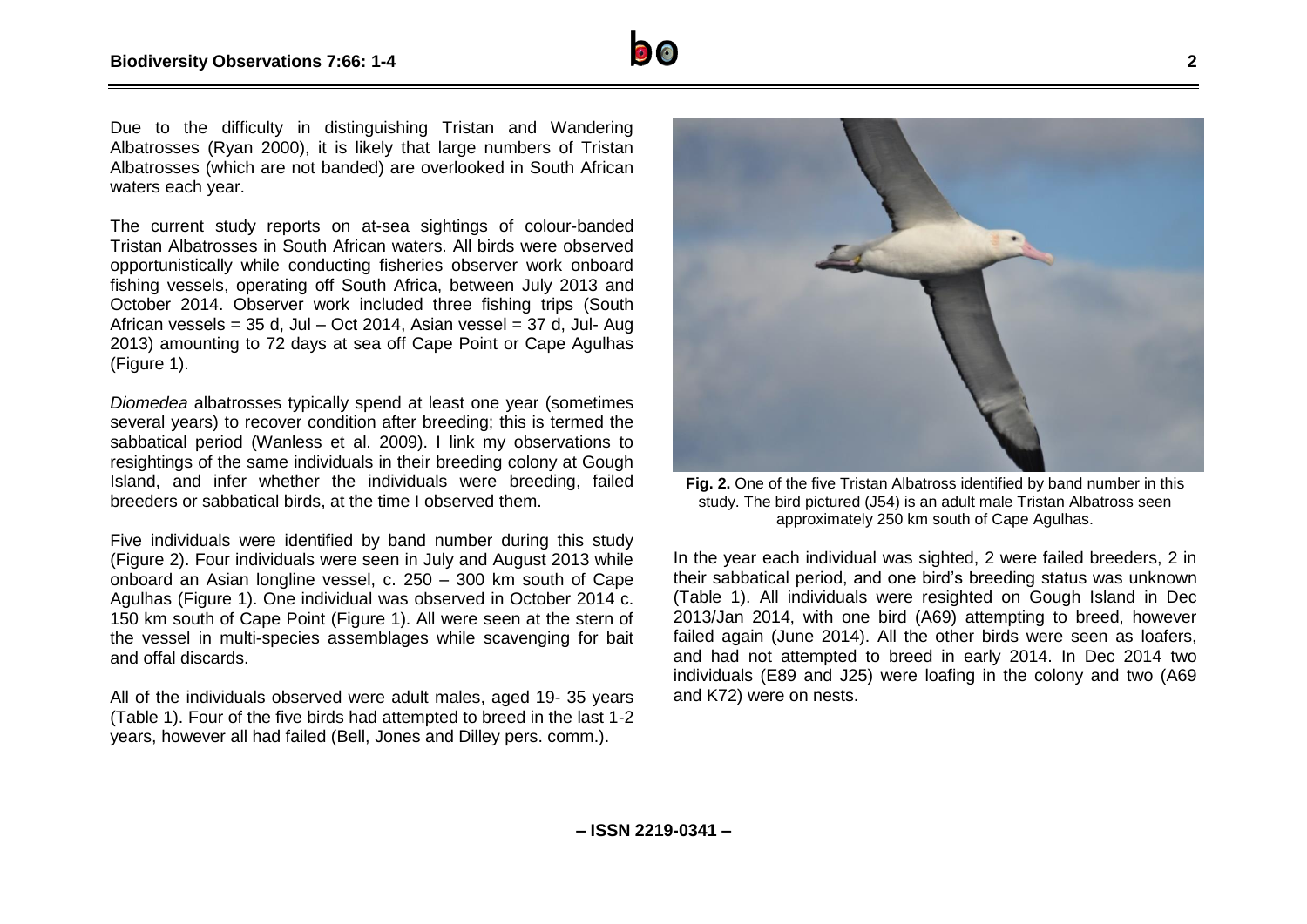These sightings of failed breeders or adults in their sabbatical period off Cape Agulhas confirm the recent Global location sensor (GLS) logger data (Reid et al. 2013) that Tristan Albatrosses use the productive areas along the Agulhas Shelf to recover body condition after breeding. Overlap of Tristan Albatross foraging distribution with longline fisheries is of particular concern (Wanless et al. 2009), particularly off the Agulhas Bank and Cape Point where longline fisheries fishing effort is high (Petersen et al. 2009). Encouragingly, there have only been three reported Tristan Albatross mortalities from longline fisheries off South Africa from 1998 to 2014 (Petersen et al. 2009, Ryan unpublished data 2014). However Tristan Albatross bycatch from the high seas may go unreported or under-reported due to observers being unable to separate Tristan and Wandering albatrosses.

These sightings suggest that Tristan Albatrosses visit South African waters more regularly than previously thought. A number of suspected Tristan Albatrosses were seen while on these fishing vessels, however, their identification could not be confirmed, as they were not banded. Those unbanded birds were very similar in both plumage and size to the banded Tristan Albatrosses, alongside them, and appeared smaller than other *Diomedea* albatrosses, which I tentatively identify as Wandering Albatrosses. The Tristan Albatross is about 10% smaller than the Wandering Albatross. Observers at sea are encouraged to photograph any Wandering/Tristan Albatross and check for any colour bands.

#### **Acknowledgements**

Thanks to Ross Wanless for comments on early drafts of the paper. Chris Bell, Ben Dilley and Chris Jones provided information on the breeding status and absence/presence data of the banded Tristan Albatross from Gough Island.

#### **References**

**BirdLife International** 2012. Threatened birds of the world. Available at: [www.birdlife.org](http://www.birdlife.org/) (Accessed on 13.01.2015).

**Cooper J** 2011. Tristan Albatross caught by a longliner off Durban, South Africa represents an at-sea range extension. Retrieved from: <https://owl.english.purdue.edu/owl/resource/560/10/> (Accessed on 04.09.2016).

**Cuthbert R, Hilton G, Ryan PG, Tuck G** 2001. At-sea distribution of breeding Tristan albatrosses *Diomedea dabbenena* and potential interactions with pelagic longline fishing in the South Atlantic Ocean. *Biological Conserv*ation 121: 345–355.

**Goren M, Ryan PG** 2010. Tristan Albatrosses off South Africa. *Africa - Birds & Birding* 15: 14.

**Hockey PAR, Dean WRJ, Ryan PG (eds)** 2005. Roberts birds of southern Africa. 7th edn. John Voelcker Bird Book Fund, Cape Town.

**Petersen SL, Honig MB, Ryan PG, Underhill LG** 2009. Seabird bycatch in the pelagic longline fishery off southern Africa. African Journal of Marine Science 31: 191-204.

**Reid TA, Wanless RM, Hilton GM, Philips RA, Ryan PG** 2013. Foraging range and habitat associations of non-breeding Tristan albatrosses: overlap with fisheries and implications for conservation. Endangered Species Research 22: 39 – 49.

**Robertson CJR, Nunn GB** 1998. Towards a new taxonomy for albatrosses. In: Robertson G, Gales R (eds), Albatross Biology and Conservation. Surrey Beatty and Sons. Chipping Norton. pp. 13-19.